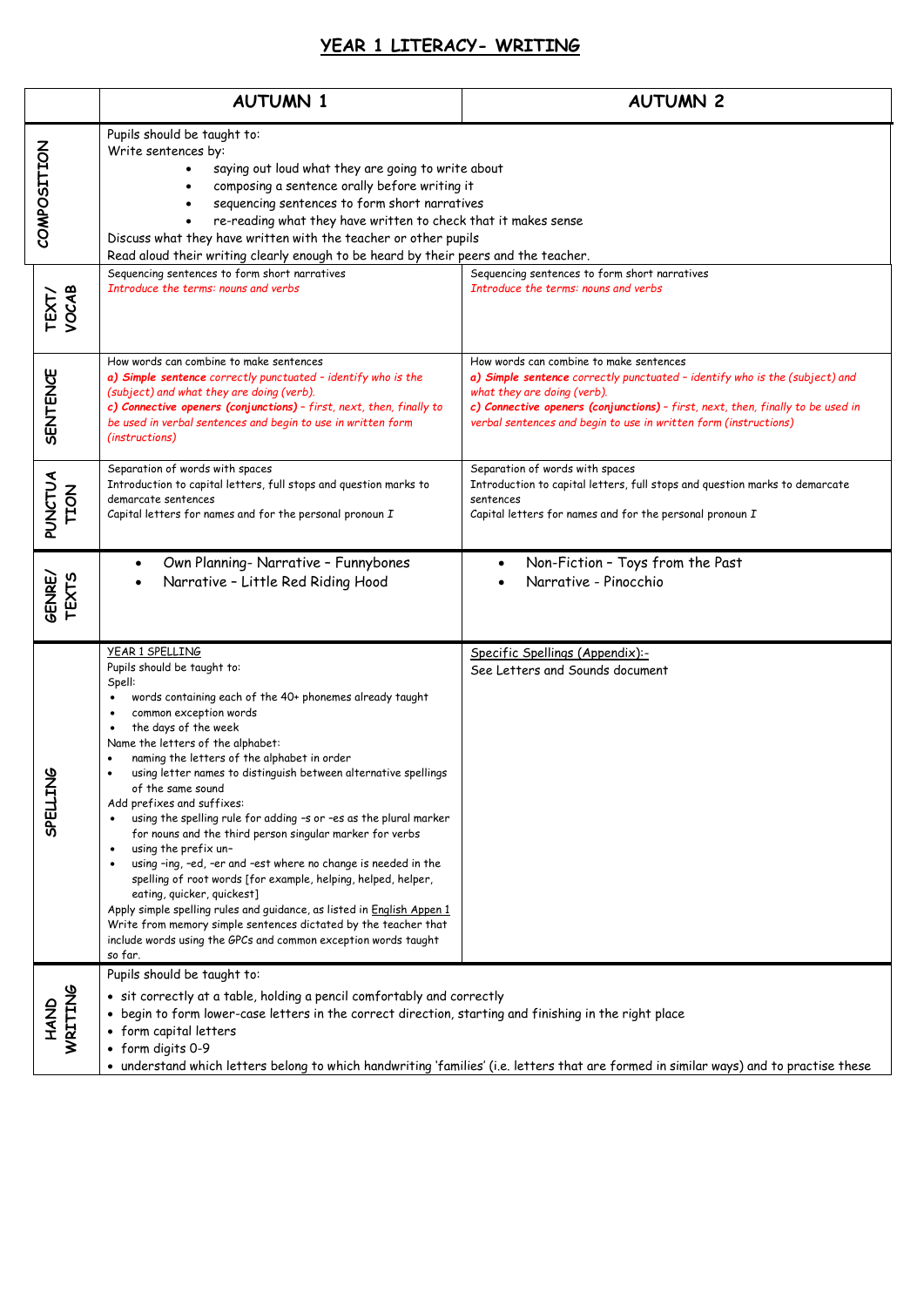## **YEAR 1 LITERACY- WRITING**

|                                | SPRING 1                                                                                                                                                                                                                                                                                                                                                                                                                                                                                                                                                                                                                                                                                                                                                                                                                                                                                                                                          | SPRING 2                                                                                                                                                                                                                                       |  |
|--------------------------------|---------------------------------------------------------------------------------------------------------------------------------------------------------------------------------------------------------------------------------------------------------------------------------------------------------------------------------------------------------------------------------------------------------------------------------------------------------------------------------------------------------------------------------------------------------------------------------------------------------------------------------------------------------------------------------------------------------------------------------------------------------------------------------------------------------------------------------------------------------------------------------------------------------------------------------------------------|------------------------------------------------------------------------------------------------------------------------------------------------------------------------------------------------------------------------------------------------|--|
| COMPOSITION                    | Pupils should be taught to:<br>Write sentences by:<br>saying out loud what they are going to write about<br>composing a sentence orally before writing it<br>sequencing sentences to form short narratives<br>re-reading what they have written to check that it makes sense<br>Discuss what they have written with the teacher or other pupils<br>Read aloud their writing clearly enough to be heard by their peers and the teacher.                                                                                                                                                                                                                                                                                                                                                                                                                                                                                                            |                                                                                                                                                                                                                                                |  |
| TEXT/<br>VOCAB                 | Sequencing sentences to form short narratives<br>Introduce the terms: adjectives                                                                                                                                                                                                                                                                                                                                                                                                                                                                                                                                                                                                                                                                                                                                                                                                                                                                  | Sequencing sentences to form short narratives<br>Introduce the terms: adjectives                                                                                                                                                               |  |
| <b>SENTENC</b>                 | Identify the need for a subject and verb and how to add adjectives.<br>Joining words and joining clauses using and<br>e) 2 ads - to write a sentence which contains two describing words<br>separated by and.<br>He was a fat and hairy troll.                                                                                                                                                                                                                                                                                                                                                                                                                                                                                                                                                                                                                                                                                                    | Identify the need for a subject and verb and how to add adjectives.<br>Joining words and joining clauses using and<br>e) 2 ads - to write a sentence which contains two describing words separated<br>by and.<br>He was a fat and hairy troll. |  |
| <b>PUNCTUA</b><br><b>TION</b>  | Introduction to capital letters, full stops and question marks to<br>demarcate sentences<br>Capital letters for names and for the personal pronoun $I$                                                                                                                                                                                                                                                                                                                                                                                                                                                                                                                                                                                                                                                                                                                                                                                            | Introduction to capital letters, full stops and question marks to demarcate<br>sentences<br>Capital letters for names and for the personal pronoun I                                                                                           |  |
| <b>GENRE /</b><br><b>TEXTS</b> | Non-Fiction - Ice Planet Adventure<br>Narrative - Wombat Goes Walkabout                                                                                                                                                                                                                                                                                                                                                                                                                                                                                                                                                                                                                                                                                                                                                                                                                                                                           | Narrative - Grandad's Island<br>Non-Fiction - On Safari                                                                                                                                                                                        |  |
| <b>SNITT</b><br><b>adS</b>     | YEAR 1 SPELLING<br>Pupils should be taught to:<br>Spell:<br>words containing each of the 40+ phonemes already taught<br>common exception words<br>the days of the week<br>$\bullet$<br>Name the letters of the alphabet:<br>naming the letters of the alphabet in order<br>using letter names to distinguish between alternative spellings of<br>the same sound<br>Add prefixes and suffixes:<br>using the spelling rule for adding -s or -es as the plural marker<br>for nouns and the third person singular marker for verbs<br>using the prefix un-<br>using -ing, -ed, -er and -est where no change is needed in the<br>spelling of root words [for example, helping, helped, helper,<br>eating, quicker, quickest]<br>Apply simple spelling rules and guidance, as listed in English Appen 1<br>Write from memory simple sentences dictated by the teacher that<br>include words using the GPCs and common exception words taught so<br>far. | Specific Spellings (Appendix):-<br>See Letters and Sounds document                                                                                                                                                                             |  |
| <b>NRITING</b><br>ONAH         | Pupils should be taught to:<br>• sit correctly at a table, holding a pencil comfortably and correctly<br>• begin to form lower-case letters in the correct direction, starting and finishing in the right place<br>• form capital letters<br>• form digits 0-9<br>• understand which letters belong to which handwriting 'families' (i.e. letters that are formed in similar ways) and to practise these                                                                                                                                                                                                                                                                                                                                                                                                                                                                                                                                          |                                                                                                                                                                                                                                                |  |